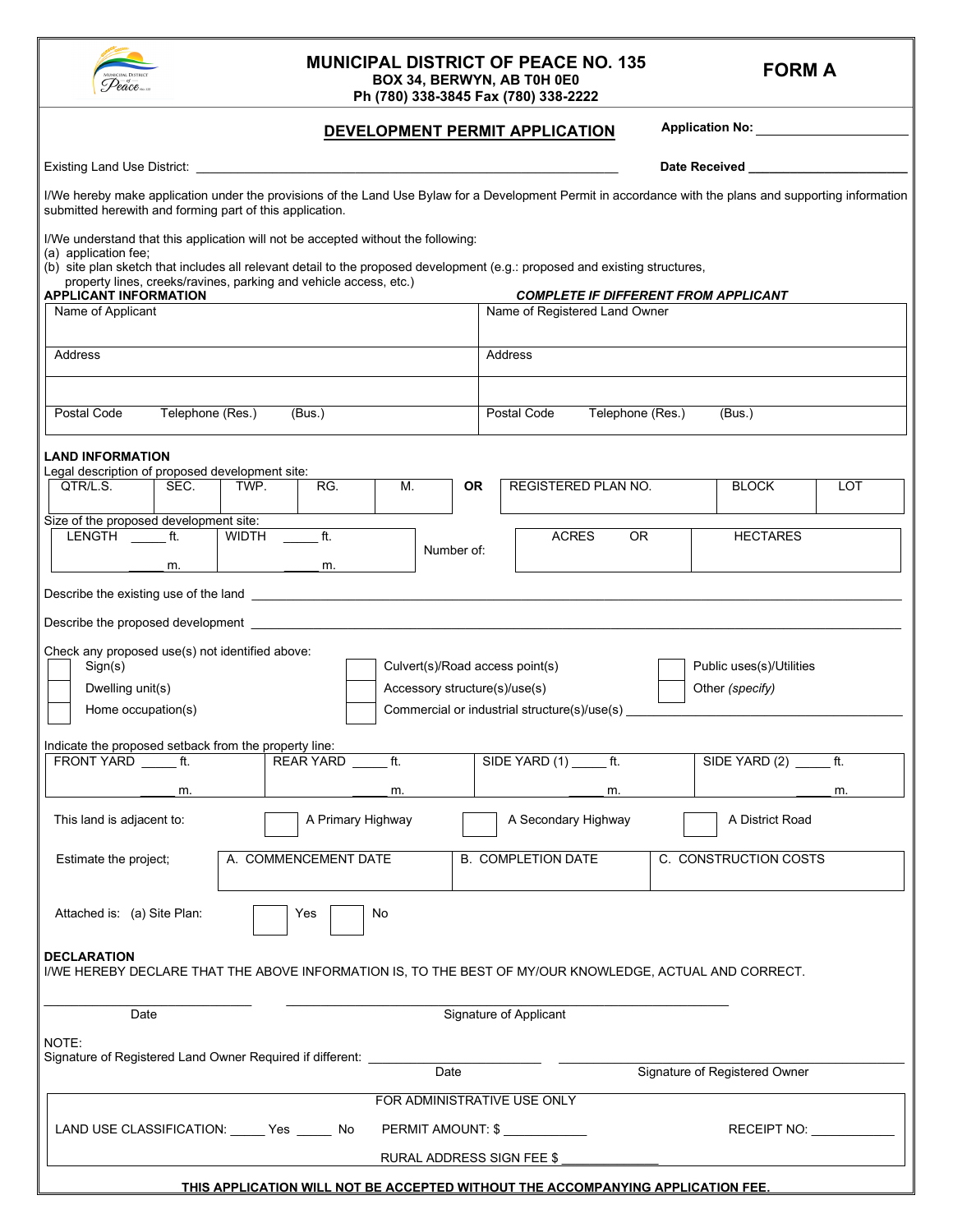

#### **MUNICIPAL DISTRICT OF PEACE NO. 135 BOX 34, BERWYN, AB T0H 0E0 Ph (780) 338-3845 Fax (780) 338-2222**

#### PLOT PLAN

Please indicate on the sketch below: **Date: Date: Date: <b>Date: Date: Date: Date: Date: Date: Date: Date: Date: Date: Date: Date: Date: Date: Date: Date: Date: Date: Date: Date: D** 

- 1. Distance of development form all property lines. **Dev. Permit #: Dev. Permit #:** \_\_\_\_\_\_\_\_\_\_\_\_\_\_\_\_\_\_\_\_\_\_\_\_\_\_\_\_\_\_
- 
- 3. All waterbodies and watercourses.
- 4. All existing and proposed buildings and structures, with their set-backs.
- 5. All existing and proposed water, sewer and utility line locations.

| Date: |  |  |
|-------|--|--|

**SCHEDULE "A"**

2. All roads and approaches. **Legal Description** \_\_\_\_\_\_\_\_\_\_\_\_\_\_\_\_\_\_\_\_\_\_\_

**North**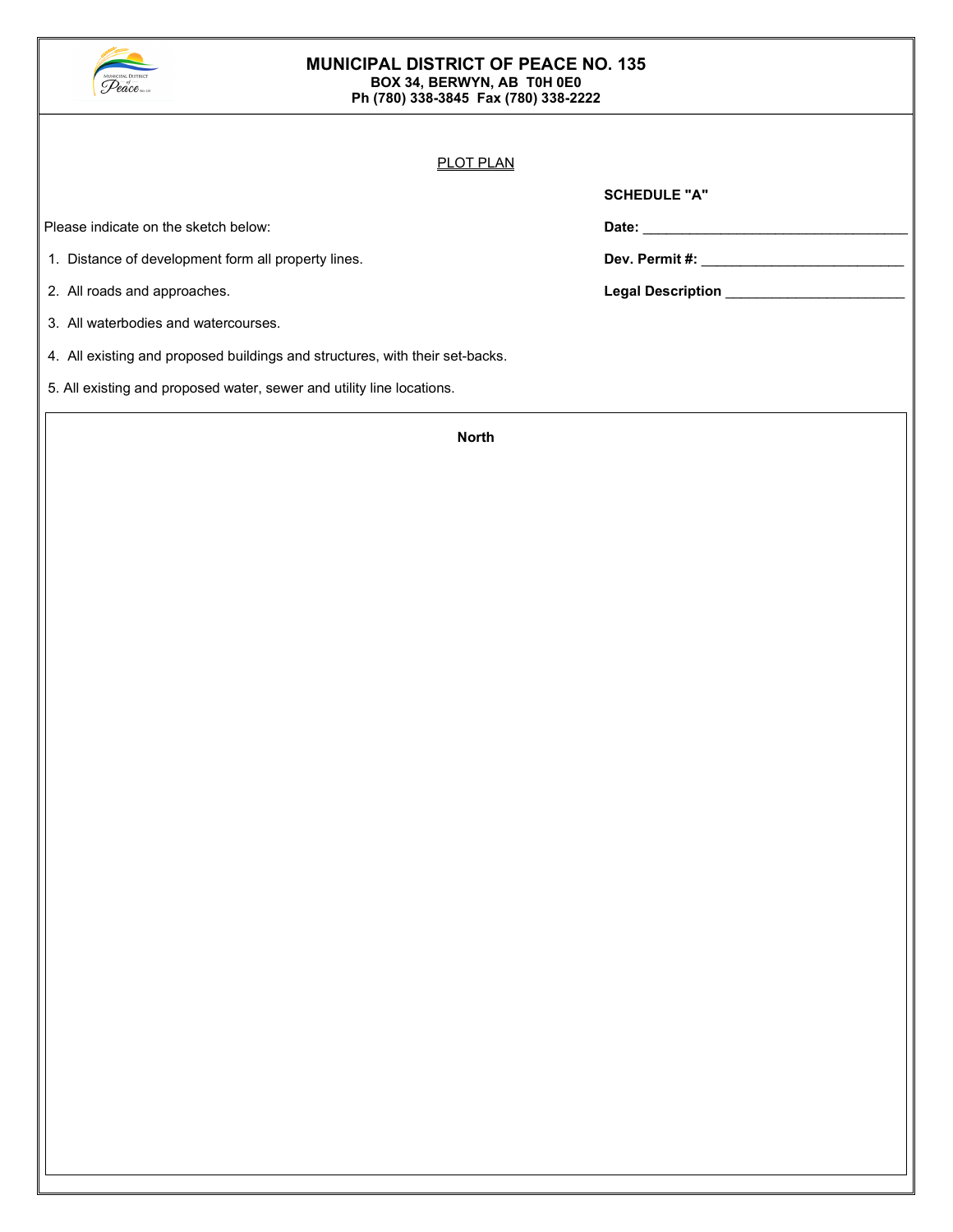

#### **MUNICIPAL DISTRICT OF PEACE NO. 135 BOX 34, BERWYN, AB T0H 0E0 Ph (780) 338-3845 Fax (780) 338-2222**

# **ABANDONED OIL WELL CONFIRMATION PROCESS**

1. Search the subject property using the **Alberta Energy Regulator (AER) Abandoned Well Viewer** at:<https://extmapviewer.aer.ca/AERAbandonedWells/Index.html>

Does the AER Abandoned Well Viewer identify any abandoned wells in the subject area? No

If no, print a map of the subject area from the Abandoned Well Viewer and submit with the development permit application.

Yes If yes, complete the remainder of the Abandoned Oil Well Confirmation Process.

- 2. Using the AER Abandoned Well Viewer, identify the Licensee Name of the abandoned well. To do so, click on the located well and the information will be displayed on the left side of the screen. The Licensee must be contacted to confirm the exact well location of the well.
- 3. Submit the **Abandoned Oil Well Confirmation Form** to the Licensee and request that they return the completed form, prior to submitting the completed development permit application.
- 4. Submit the completed **Abandoned Oil Well Confirmation Form** as a part the development permit application.

Note: The site plan of the proposed development must include the location and number of the abandoned oil well and identify necessary setbacks. If the development will result in construction activity within the setback area, a statement confirming that the abandoned wells will be temporarily marked with on-site identification during construction must be included with the development permit application.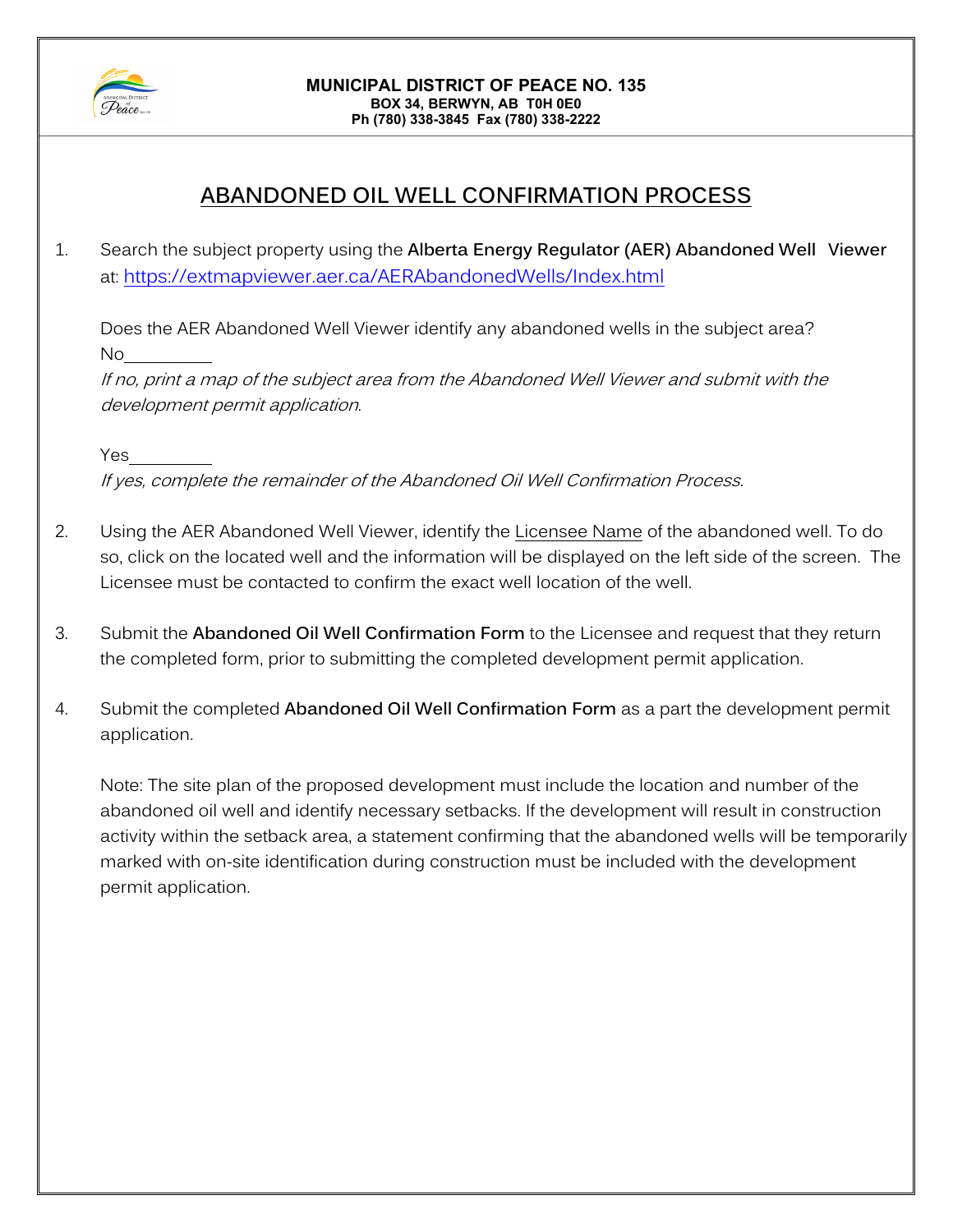

#### **MUNICIPAL DISTRICT OF PEACE NO. 135 BOX 34, BERWYN, AB T0H 0E0 Ph (780) 338-3845 Fax (780) 338-2222**

**ABANDONED OIL WELL CONFIRMATION**

### **TO BE COMPLETED BY APPLICANT**

A Development Permit Application Is being made for:

### **LAND INFORMATION**

| Legal description of proposed development site: |                 |              |       |    |            |                           |                 |            |
|-------------------------------------------------|-----------------|--------------|-------|----|------------|---------------------------|-----------------|------------|
| QTR/L.S.                                        | SEC.            | TWP.         | RG.   | M. | 0R         | REGISTERED PLAN NO.       | <b>BLOCK</b>    | <b>LOT</b> |
|                                                 |                 |              |       |    |            |                           |                 |            |
| Size of the proposed development site:          |                 |              |       |    |            |                           |                 |            |
| LENGTH                                          | $\mathsf{f}$ t. | <b>WIDTH</b> | e ft. |    |            | <b>ACRES</b><br><b>OR</b> | <b>HECTARES</b> |            |
|                                                 | m.              |              | m.    |    | Number of: |                           |                 |            |
|                                                 |                 |              |       |    |            |                           |                 |            |

Municipal Address if applicable:

Abandoned Oil Well Number\_\_\_\_\_\_\_\_\_\_\_\_\_ has been identified on the subject property.

## **TO BE COMPLETED BY THE ABANDONED WELL LICENSEE**

Subject to the Alberta Energy Regulator Directive 079 the development permit applicant is required to obtain confirmation of the exact location of the abandoned well and required setbacks from well from the Well Licensee. Please confirm the exact location of the abandoned well and required setbacks from well.

Location of Well:

Required Setbacks from well:  $\qquad \qquad \qquad \qquad$ 

Please return this form to:

| Name of Applicant |  |
|-------------------|--|
| Address           |  |
| Phone No.         |  |
| Email             |  |